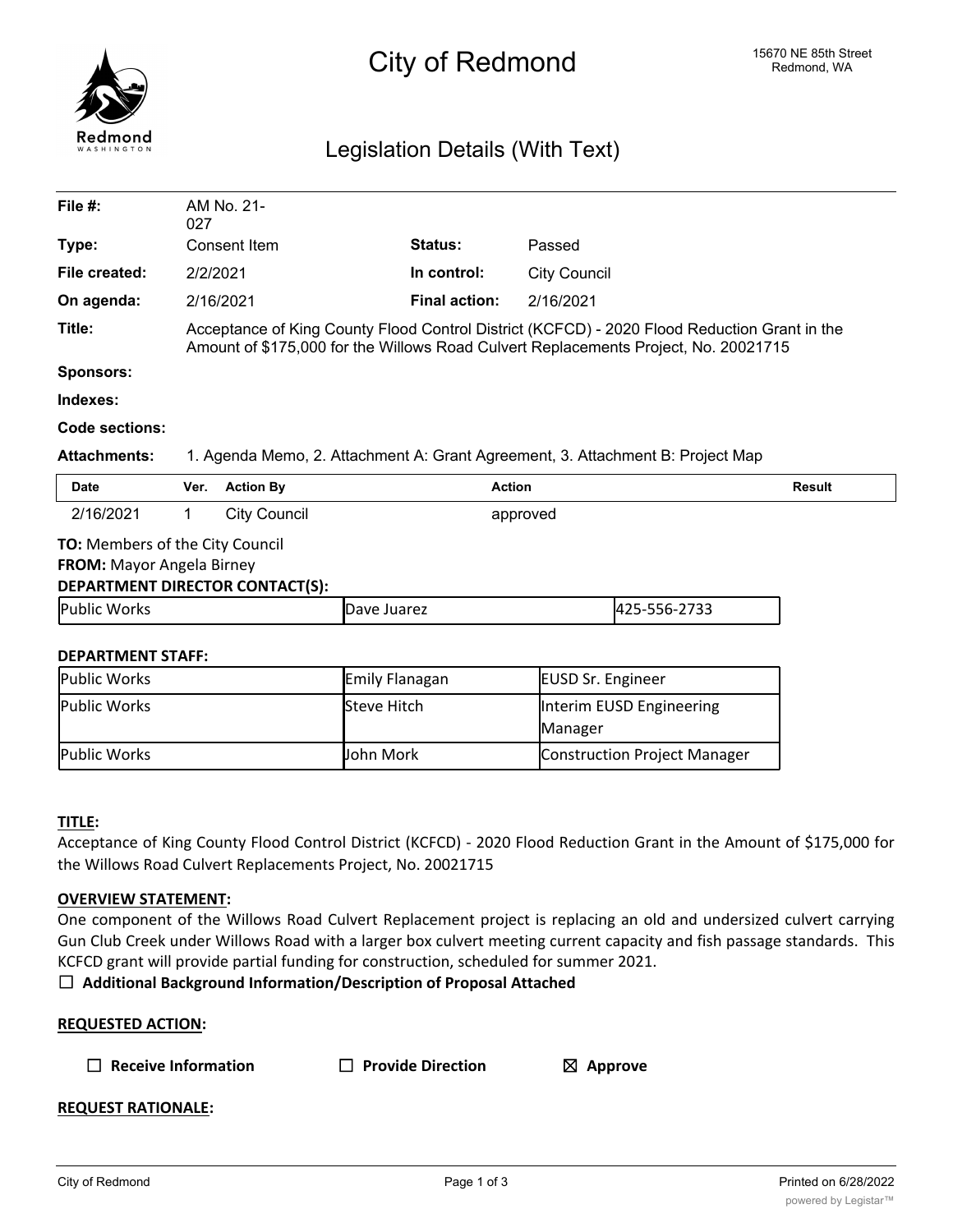- · **Relevant Plans/Policies:** Stormwater CIP
- · **Required:** N/A
- · **Council Request:** N/A
- · **Other Key Facts:**

Per the City Purchasing Policies and Procedures, the Council provides authorization for the Mayor or designee to sign grant agreements.

# **OUTCOMES:**

The Willows Road Culvert Replacement project will replace the Gun Club Creek culvert and another aging and undersized culvert carrying Willows Creek. The replaced culverts will improve flow capacity and fish passage under Willows Road. Both culverts will be funded from a combination of grant and Stormwater CIP funds. The KCFCD grant that Council is being asked to accept will provide partial funding for the construction of the Gun Club Creek culvert. The award of bid for this project is also coming before the Council at this meeting in a separate memo.

# **COMMUNITY/STAKEHOLDER OUTREACH AND INVOLVEMENT:**

- · **Timeline (previous or planned):** Ongoing
- · **Outreach Methods and Results:** Project web page on City of Redmond website, SEPA Determination sent to stakeholders in November 2019, and Construction sign will be posted on-site.
- · **Feedback Summary:** No feedback to date

# **BUDGET IMPACT:**

The grant amount is for \$175,000.

| Approved in current biennial budget:                                                          | ⊠ Yes      | No<br>LΙ    | □ N/A |                      |
|-----------------------------------------------------------------------------------------------|------------|-------------|-------|----------------------|
| <b>Budget Offer Number:</b><br>169 (2019-2020)<br>CIP (2021-2022)                             |            |             |       |                      |
| <b>Budget Priority:</b><br>Clean and Green (2019-2020)<br>Healthy and Sustainable (2021-2022) |            |             |       |                      |
| Other budget impacts or additional costs:<br>If yes, explain:<br>N/A                          | $\Box$ Yes | $\Box$ No   | ⊠ N/A |                      |
| Funding source(s):<br>Willows Creek Culvert:<br>2018 Washington State RCO - \$400,000         |            |             |       |                      |
| City of Redmond                                                                               |            | Page 2 of 3 |       | Printed on 6/28/2022 |